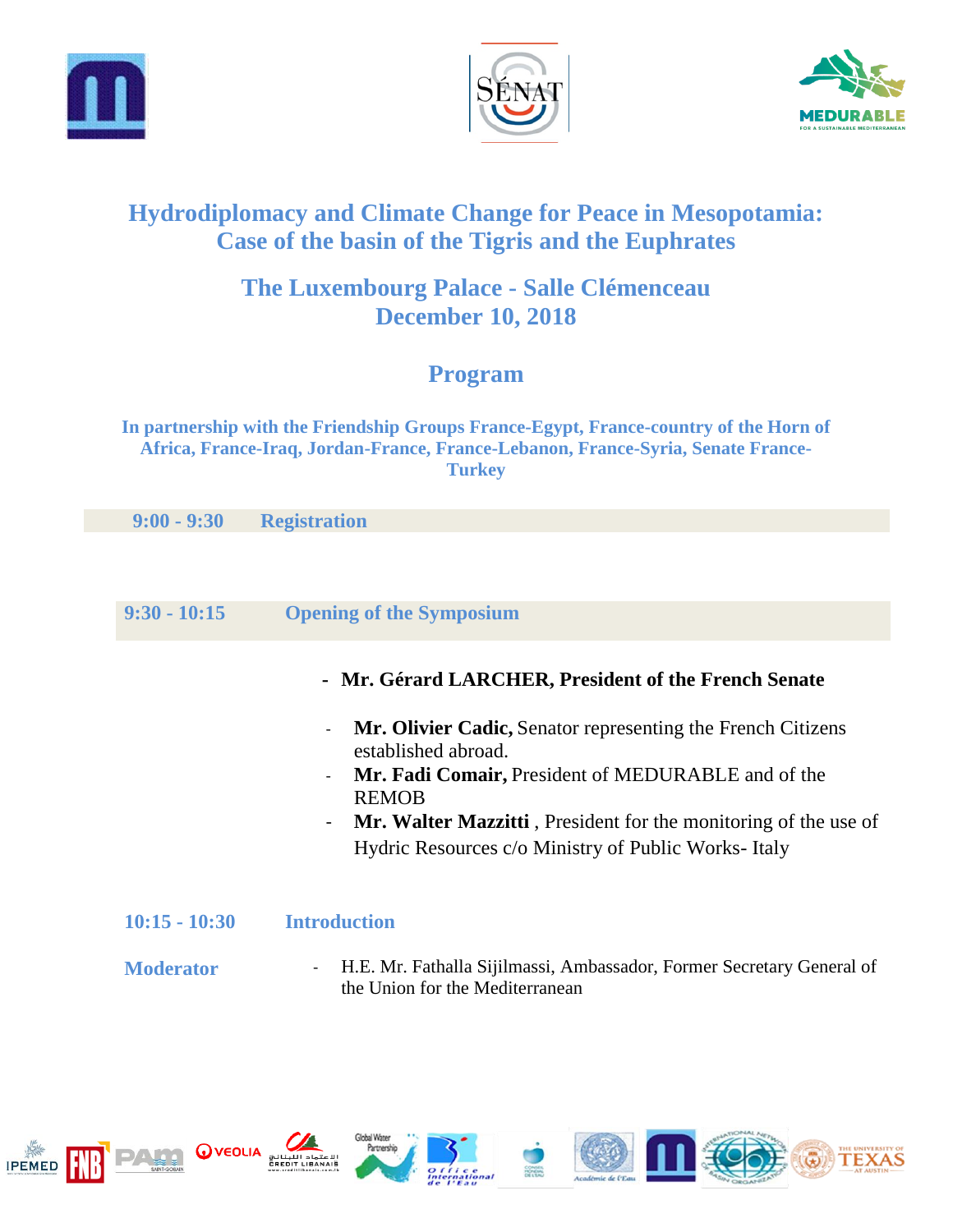**10:30 - 12:30 Session 1: retrospectives and acquired experiences**

| <b>Moderators</b>                          | Mr. Brice Lalonde, President of the Academy of water                                            |
|--------------------------------------------|-------------------------------------------------------------------------------------------------|
| <b>Introduction</b>                        | texts of reference for water cooperation<br><b>The</b><br>on<br>transboundary basins            |
| <b>Roundtable 1</b><br><b>The Orontes</b>  | Mr. Jean-Louis Oliver, Secretary General of the French water<br>Academy                         |
|                                            | The Orontes River: fair agreement between the riparian<br>countries (2015 Edition)              |
|                                            | H.E. Mr. César Abi Khalil, Minister of Energy and Water in<br>Lebanon                           |
|                                            | Mr. Dominique de Legge, President of the Friendship<br>group France-Lebanon                     |
|                                            | Mr. Fadi Comair, President of MEDURABLE and of the<br><b>MENBO</b>                              |
| <b>Roundtable 2</b><br><b>Jordan River</b> | The Jordan River, the biblical River: water conflicts in<br>٠<br>search of peace (2016 Edition) |
|                                            | Mr. Gilbert Roger, President of the Friendship Group France-<br>Palestine                       |
|                                            | <b>H.E. Mr. Shaddad Attili</b> , Minister in charge of Palestinian                              |

- **H.E. Mr. Shaddad Attili**, Minister in charge of Palestinian Negotiations on Water















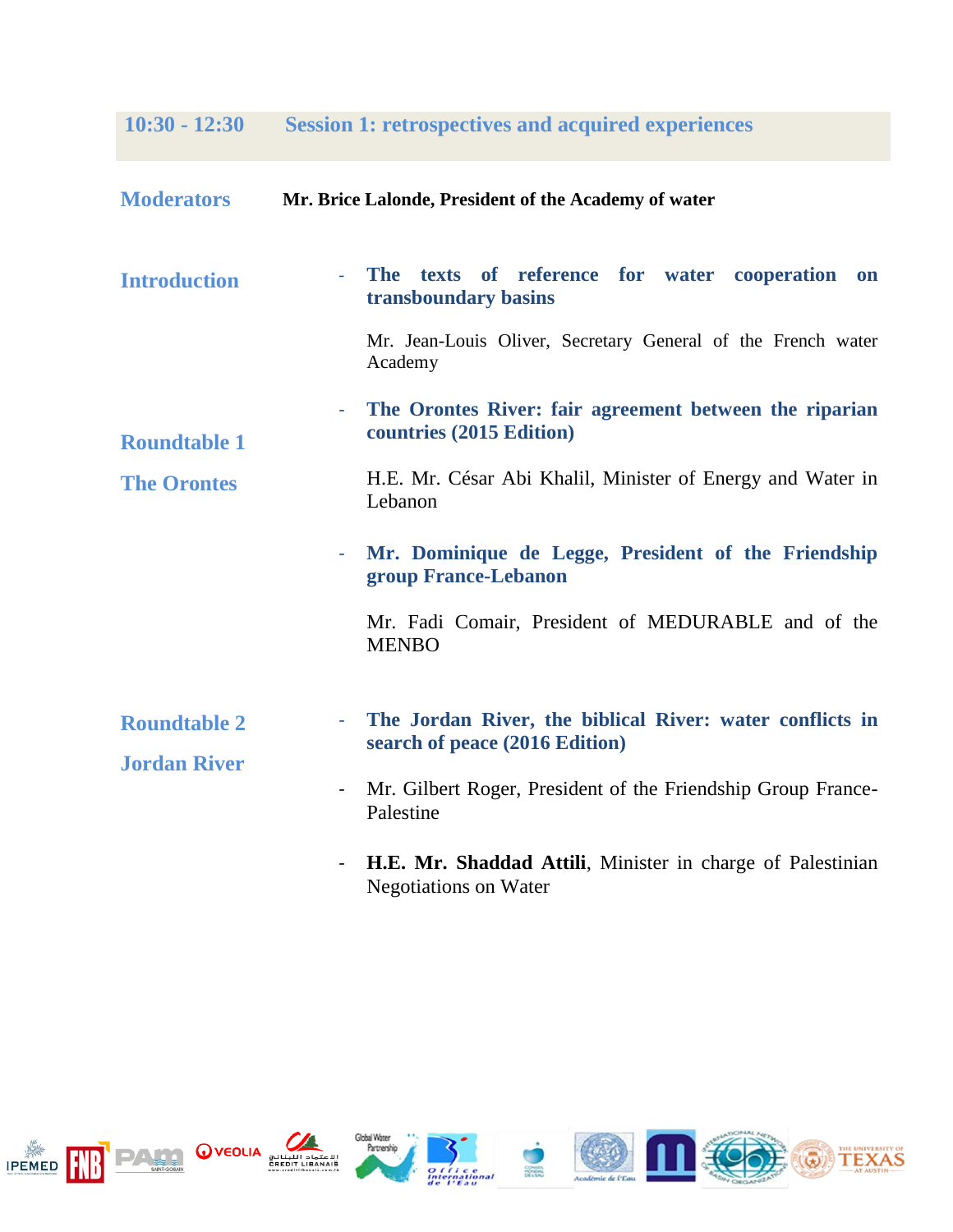| <b>Roundtable 3</b><br><b>The Nile River</b> |                                        | The Nile: peace initiative for the neighboring States? (2017)<br><b>Edition</b> )                                                                                                                            |
|----------------------------------------------|----------------------------------------|--------------------------------------------------------------------------------------------------------------------------------------------------------------------------------------------------------------|
|                                              |                                        | Ms. Catherine Morin-Desailly, President of the Friendship<br>Group France-Egypt                                                                                                                              |
|                                              |                                        | H.E. Mr. Mohammed Abdel Ati, Egyptian Minister of<br><b>Irrigation and Water Resources</b>                                                                                                                   |
|                                              |                                        | <b>Representative of Ethiopia and Sudan</b>                                                                                                                                                                  |
|                                              |                                        | Mr. Cédric Perrin, President of the Friendship Group France-<br>countries of the Horn of Africa                                                                                                              |
|                                              | <b>Keynote</b><br>speaker:             | The impact of climate change on water security of<br>$\sim$ 100 $\mu$<br>transboundary basins: application of technological tools                                                                            |
|                                              |                                        | Prof. Daene McKinney, University of Texas - Austin                                                                                                                                                           |
| 12:30                                        |                                        | Official photo on the steps of the Court of honor                                                                                                                                                            |
|                                              | $12:30 - 14:00$                        | <b>Lunch-Cocktail</b>                                                                                                                                                                                        |
|                                              |                                        |                                                                                                                                                                                                              |
|                                              | $14:00 - 15:00$                        | <b>Session 2: hydro-political issues in Mesopotamia: case of the</b><br><b>Tigris and the Euphrates</b>                                                                                                      |
|                                              | <b>Reception</b>                       | Mr. Bernard Cazeau, President of the Friendship Group France-<br><b>Iraq</b>                                                                                                                                 |
| <b>Speakers</b>                              |                                        | H.E. Mr. Hasan Janabi, Minister of Water Resources-Iraq<br>Ms. Josiane Costes, President of the Friendship Group France-Turkey<br>H.E. Mr. Bekir Pakdemirli, Minister of Agriculture and Forestry-<br>Turkey |
|                                              | <b>Moderator</b>                       | Mr. Pascal Berteaud, President of the International Office for<br>Water                                                                                                                                      |
| <b>IPEMED</b>                                | <b>WEOLIA</b><br><b>REDIT LIBANAIS</b> | Global Water<br>Partnership<br>ternational                                                                                                                                                                   |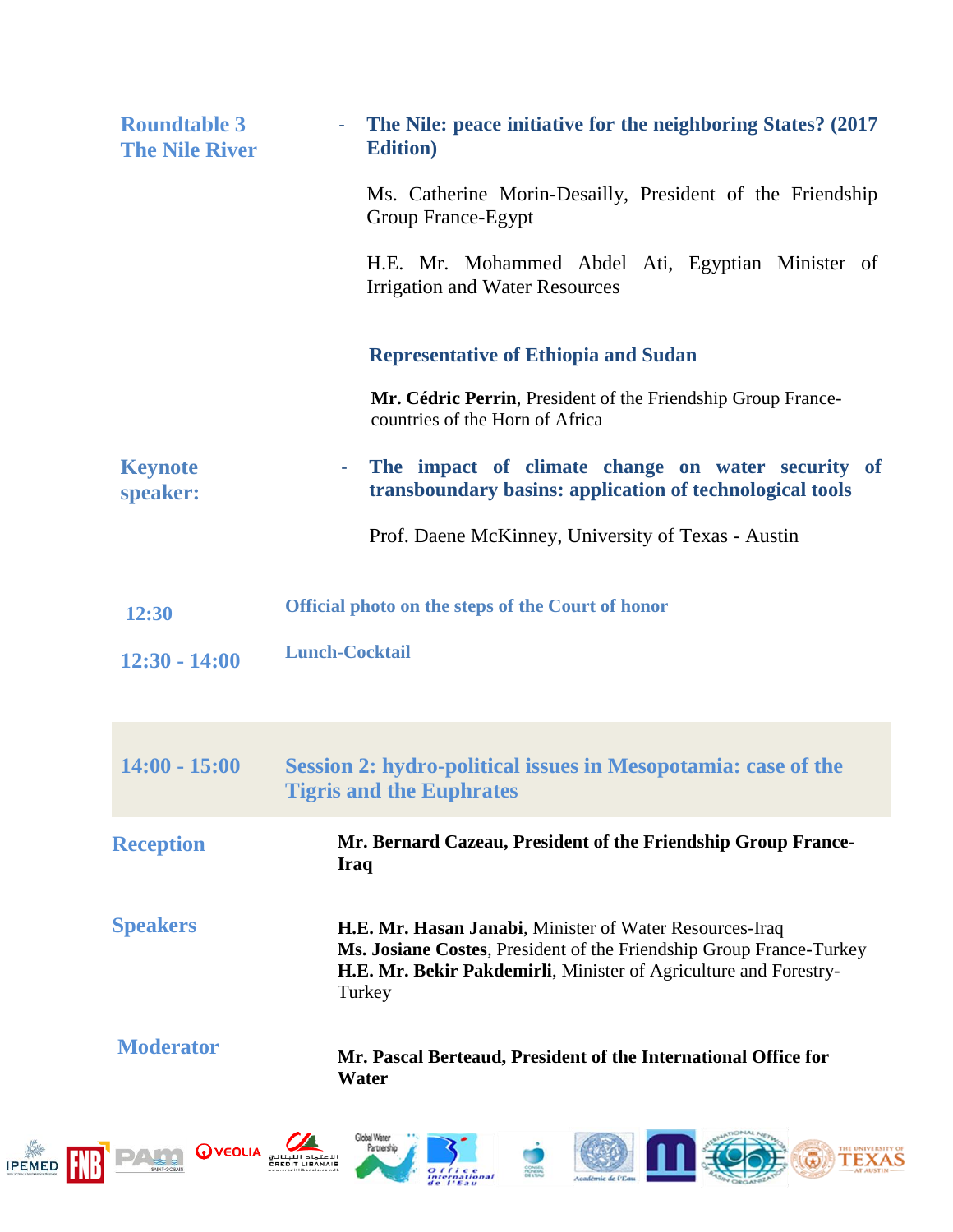| <b>Speakers</b>   | The experiences of the INBO in hydro-political issues in<br><b>Mesopotamia</b>                                        |
|-------------------|-----------------------------------------------------------------------------------------------------------------------|
|                   | Mr.Jean-François Donzier, Secretary General of the<br>International Network of basin organizations                    |
|                   | Water conflicts: a cooperation based on mutual interests                                                              |
|                   | Mr. Dursun Yildiz, Director of the Academy of the Hydro-<br>politics                                                  |
|                   | The security risks associated with the exploitation of the<br>$\equiv$<br>hydraulic works in Mesopotamia              |
|                   | Mr. Franck Galland, Director of the Foundation for Strategic<br>Research                                              |
|                   | Security risks related to climate change in Iraq                                                                      |
| <b>Discussion</b> | Mr. Kawa Hassan, Director of the Middle East and North<br>Africa program at the Institute "EastWest', Brussels Office |

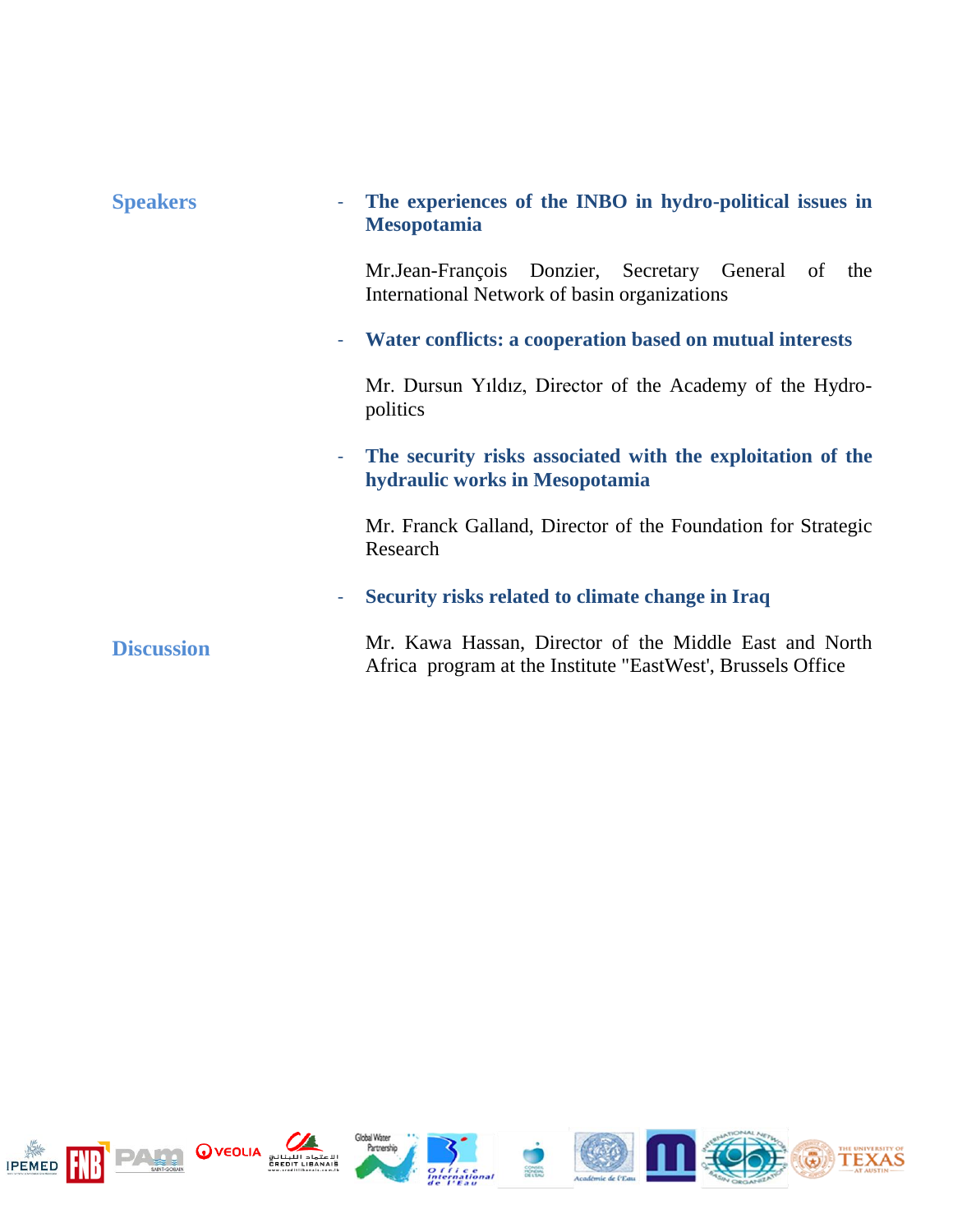## **15:00 - 16:30 Session 3: techno-economic and environmental issues on the Tigris and the Euphrates: case of the Nexus (water, energy and food) and climate impact.**

| <b>Moderator</b> | Mr. Jean-Louis Guigou, President of IPEMED |
|------------------|--------------------------------------------|
|------------------|--------------------------------------------|

## **Main speaker**  The impact of the Nexus on technical and economic development of **the transboundary basins** Mr. Pierre Roussel, Honorary President of the International Office for Water

#### **Speakers** The contributions of the Public private partnership for the **development of the Transboundary basins**

Ms. Céline Prat Marot-Deshorteaux, founder of C4P Development

## - **Lesson learnt of the Drin River and its adaptation to the Tigris and Euphrates in Mesopotamia**

Prof. Michael Scoullos, Team Leader of the Horizon SWIM H2020 SM

- **The role of ESCWA and plans of adaptation to the impacts of climate change on water resources in Mesopotamia**

Ms. Rola Majdalani, Director of the Department of sustainable development at the ESCWA

**Exchange with the conference room**

### **Pause (20 minutes)**

**16:40-17:00** 













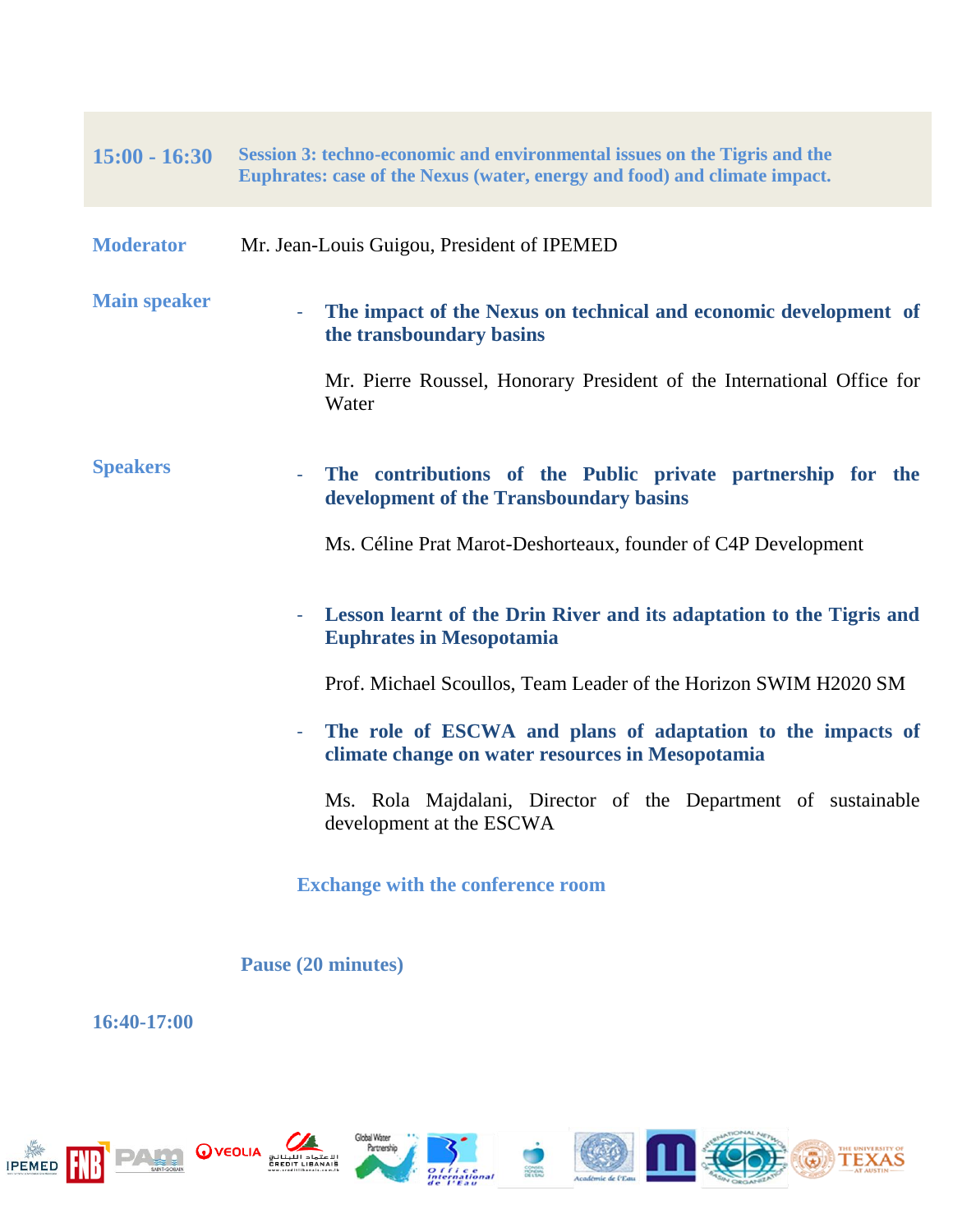## **17:00 - 18:00 Session 4: hydrodiplomacy and mediation on large basins of the Middle East**

| <b>Moderator</b> | Mr. Pierre Gény, Perpetual Secretary of the Academy of Overseas Sciences.                                                              |
|------------------|----------------------------------------------------------------------------------------------------------------------------------------|
| <b>Speakers</b>  | The General principles of mediation versus water conflicts<br>$\overline{\phantom{a}}$                                                 |
|                  | Professor Michèle Guillaume Hofnung, Director of the Center for<br>Mediation of the University of Paris 2                              |
|                  | Mediation in the service of Hydrodiplomacy: a governance<br>project for the prevention and resolution of conflicts related<br>to water |
|                  | Miss Christelle Comair, doctoral student at the University of Paris<br>11 and President of the association "Youth for Development"     |
|                  | Water Diplomacy in the Tigris-Euphrates Basin: Challenges<br>$\overline{\phantom{a}}$<br>and Prospects                                 |
|                  | Prof. Aysegül Kibaroglu, Department of Political Sciences and<br>International Relations, MEF University, Istanbul                     |
|                  | International cooperation frameworks for the management of<br>Ξ<br>transboundary basins in Mesopotamia                                 |
|                  | Ms. Chantal Demilecamps, Environmental Officer of the UNECE<br><b>Water Convention</b>                                                 |
|                  | A geopolitical reflection for the resolution of the crises at the<br>level of the transboundary areas in Mesopotamia                   |
|                  | Mr. Pierre Berthelot, associate researcher at the French Institute<br>of strategic analysis                                            |

# **Discussion**